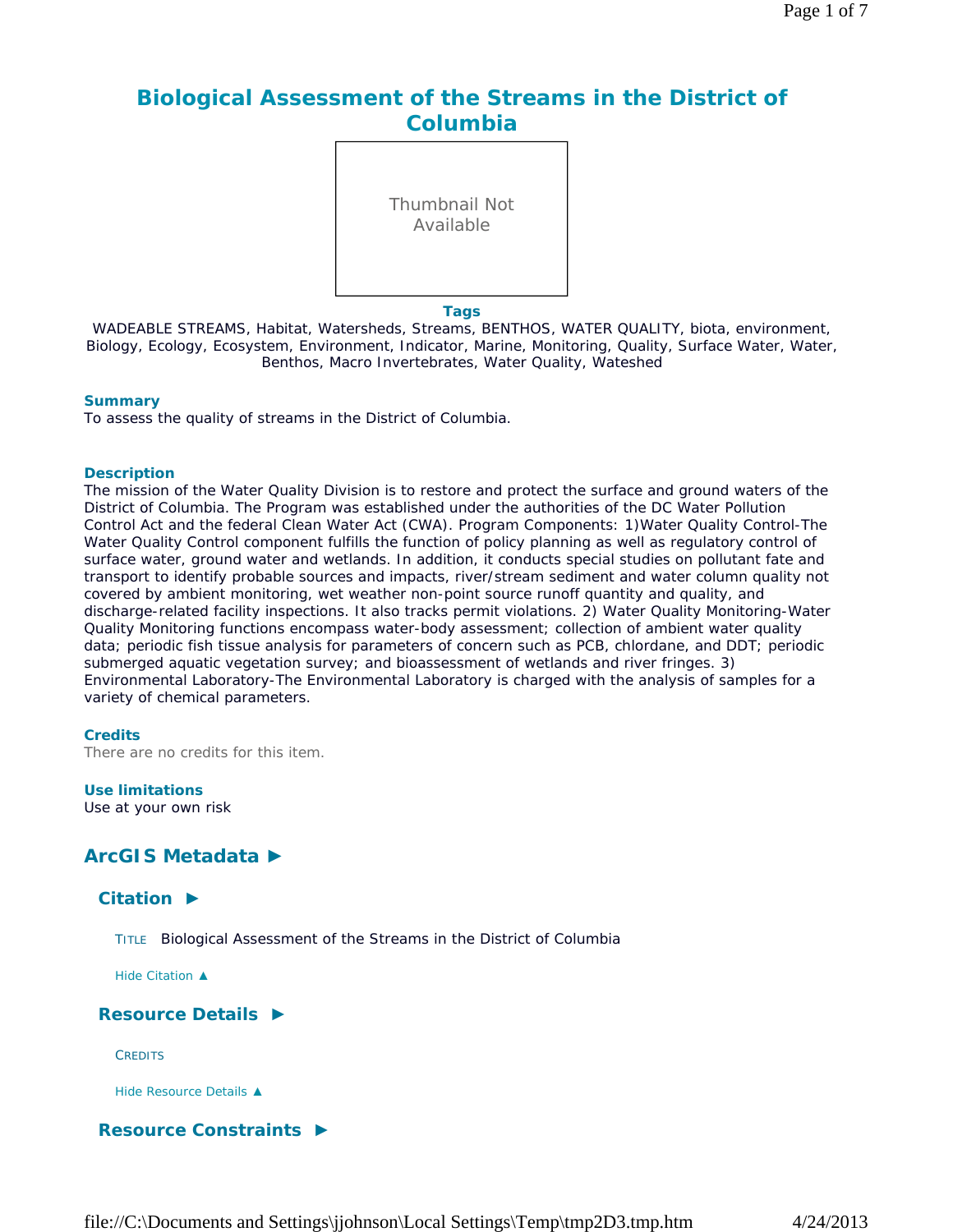**CONSTRAINTS** LIMITATIONS OF USE Use at your own risk

*Hide Resource Constraints ▲*

### **Metadata Details ►**

**\*** LAST UPDATE 2011-12-21

ARCGIS METADATA PROPERTIES METADATA FORMAT ESRI-ISO

CREATED IN ARCGIS 2010-03-30T13:19:05 LAST MODIFIED IN ARCGIS 2011-12-21T11:02:04

AUTOMATIC UPDATES HAVE BEEN PERFORMED NO

*Hide Metadata Details ▲*

## **FGDC Metadata (read-only) ►**

### **Identification ►**

#### CITATION

CITATION INFORMATION

ORIGINATOR Department of the Environment, Natural Resources Administration, Water Quality Division

PUBLICATION DATE 2013-04-24

TITLE

Biological Assessment of the Streams in the District of Columbia

PUBLICATION INFORMATION

PUBLICATION PLACE Annapolis, MD

PUBLISHER Chesapeake Bay Program (CBP)

ONLINE LINKAGE http://data.chesapeakebay.net/?DB=CBP\_NTBENDB

ONLINE LINKAGE

http://www.chesapeakebay.net/data/downloads/watershed\_wide\_benthic\_invertebrate\_database ONLINE LINKAGE

http://ddoe.dc.gov/ddoe/cwp/view,a,1209,q,494812,ddoeNav\_GID,1486,ddoeNav,%7C31375% 7C31377%7C,.asp

**DESCRIPTION** 

ABSTRACT

The mission of the Water Quality Division is to restore and protect the surface and ground waters of the District of Columbia. The Program was established under the authorities of the DC Water Pollution Control Act and the federal Clean Water Act (CWA). Program Components:

1)Water Quality Control-The Water Quality Control component fulfills the function of policy planning as well as regulatory control of surface water, ground water and wetlands. In addition, it conducts special studies on pollutant fate and transport to identify probable sources and impacts, river/stream sediment and water column quality not covered by ambient monitoring, wet weather non-point source runoff quantity and quality, and discharge-related facility inspections. It also tracks permit violations.

2) Water Quality Monitoring-Water Quality Monitoring functions encompass water-body assessment; collection of ambient water quality data; periodic fish tissue analysis for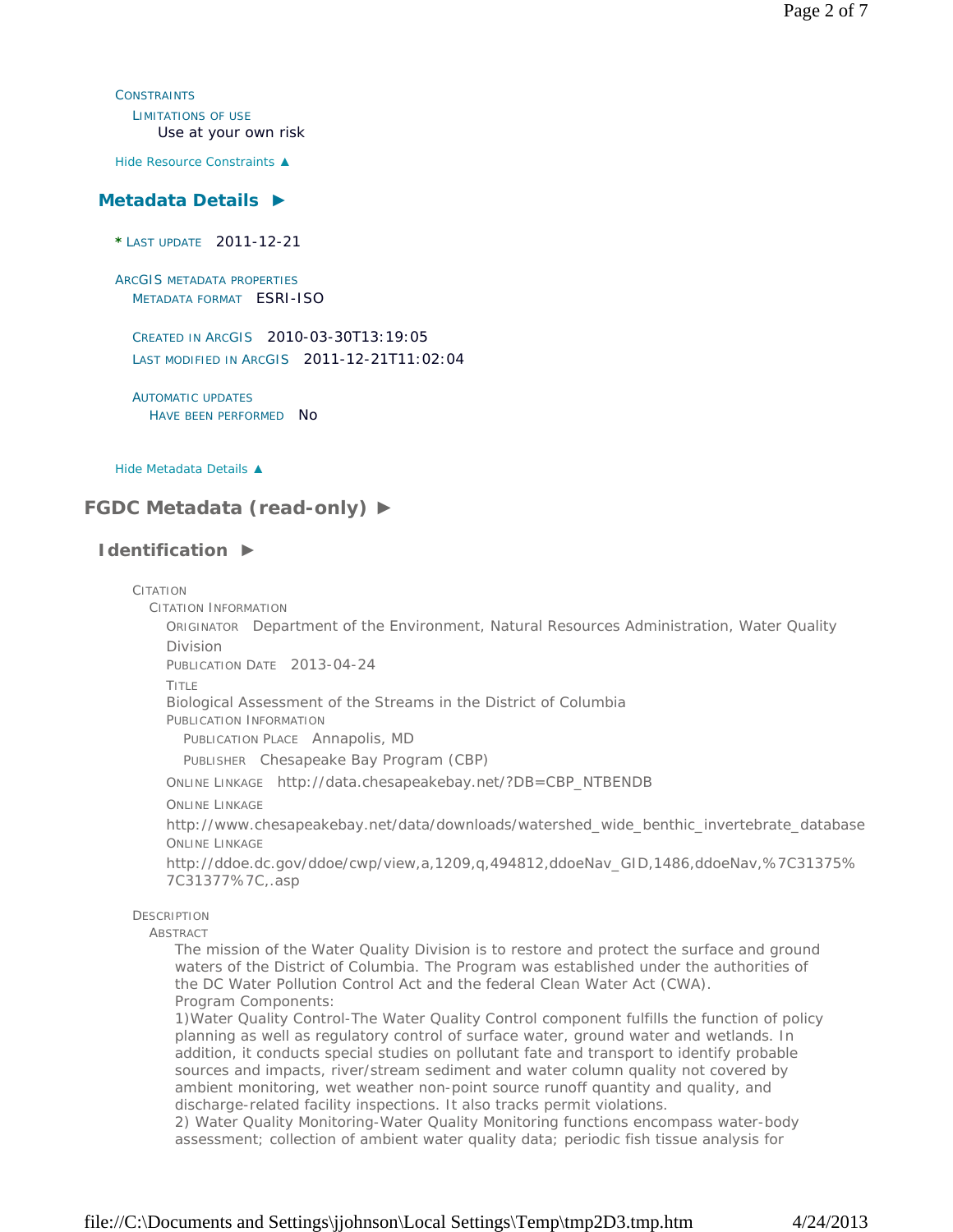PURPOSE TIME PERIOD OF CONTENT TIME PERIOD INFORMATION SINGLE DATE/TIME CALENDAR DATE 20060619-Present CURRENTNESS REFERENCE **STATUS** PROGRESS In work MAINTENANCE AND UPDATE FREQUENCY Irregular SPATIAL DOMAIN BOUNDING COORDINATES WEST BOUNDING COORDINATE -77.106983 EAST BOUNDING COORDINATE -76.913717 NORTH BOUNDING COORDINATE 38.988 SOUTH BOUNDING COORDINATE 38.815883 KEYWORDS **THEME** THEME KEYWORD THESAURUS None THEME KEYWORD WADEABLE STREAMS THEME KEYWORD Habitat THEME KEYWORD Watersheds THEME KEYWORD Streams THEME KEYWORD BENTHOS THEME KEYWORD WATER QUALITY THEME THEME KEYWORD THESAURUS ISO 19115 Topic Category THEME KEYWORD biota THEME KEYWORD environment **THEME** THEME KEYWORD THESAURUS EPA GIS Keyword Thesaurus THEME KEYWORD Biology THEME KEYWORD Ecology THEME KEYWORD Ecosystem THEME KEYWORD Environment THEME KEYWORD Indicator THEME KEYWORD Marine THEME KEYWORD Monitoring THEME KEYWORD Quality THEME KEYWORD Surface Water THEME KEYWORD Water parameters of concern such as PCB, chlordane, and DDT; periodic submerged aquatic vegetation survey; and bioassessment of wetlands and river fringes. 3) Environmental Laboratory-The Environmental Laboratory is charged with the analysis of samples for a variety of chemical parameters. To assess the quality of streams in the District of Columbia. Ground condition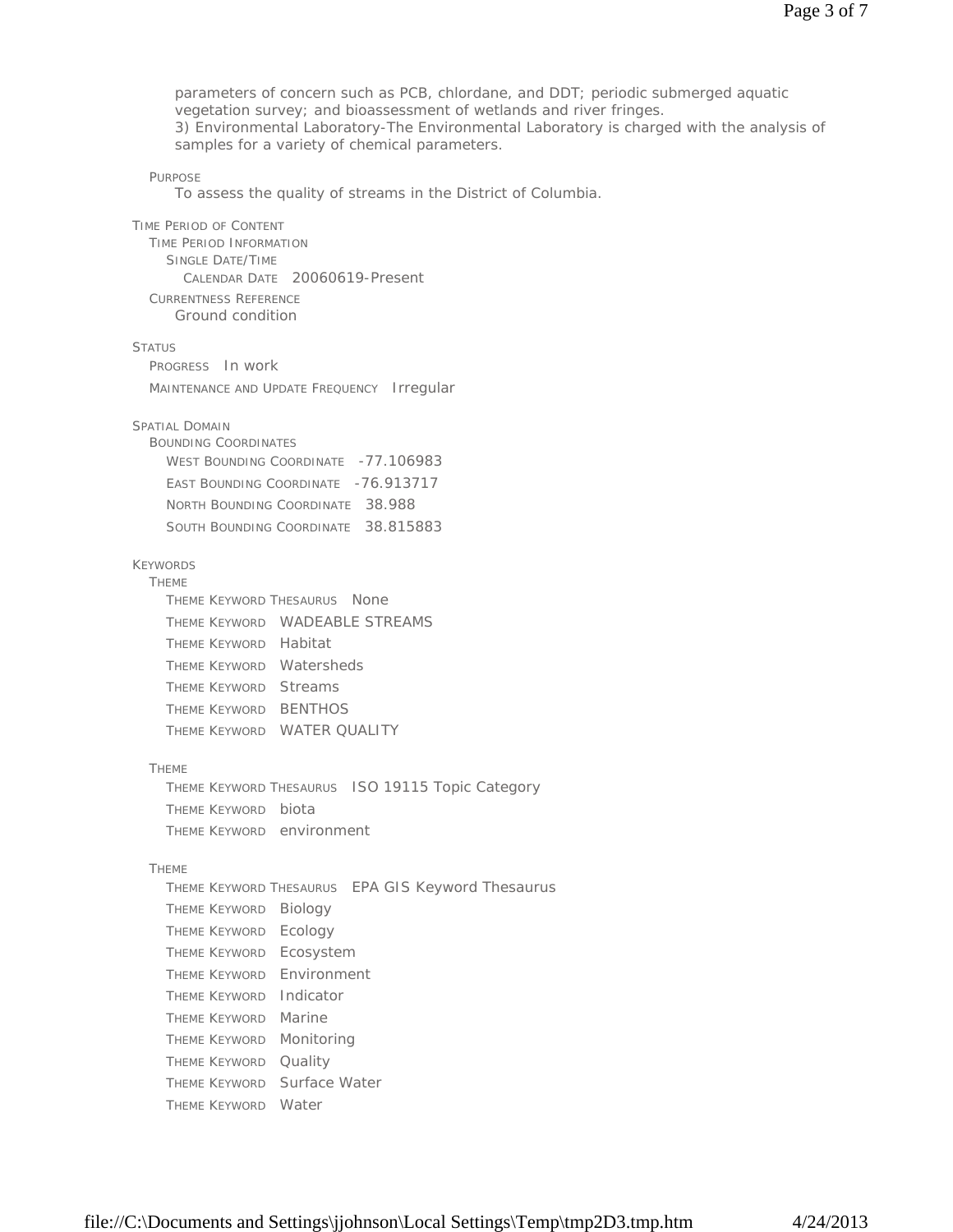**THEME** THEME KEYWORD THESAURUS User THEME KEYWORD Benthos THEME KEYWORD Macro Invertebrates THEME KEYWORD Water Quality THEME KEYWORD Wateshed PLACE PLACE KEYWORD THESAURUS None PLACE KEYWORD District of Columbia PLACE KEYWORD City of Washington ACCESS CONSTRAINTS USE CONSTRAINTS POINT OF CONTACT CONTACT INFORMATION CONTACT PERSON PRIMARY CONTACT PERSON Lucretia Brown CONTACT ORGANIZATION District Department of the Environment, Natural Resources Administration, Water Quality Division CONTACT ADDRESS ADDRESS TYPE mailing and physical address ADDRESS 1200 First Street N.E. 5th Floor CITY Washington STATE OR PROVINCE District of Columbia POSTAL CODE 20002 CONTACT VOICE TELEPHONE 202-535-1807 CONTACT FACSIMILE TELEPHONE 202-535-1363 CONTACT ELECTRONIC MAIL ADDRESS lucretia.brown@dc.gov CONTACT INSTRUCTIONS SECURITY INFORMATION SECURITY CLASSIFICATION SYSTEM FIPS Pub 199 SECURITY CLASSIFICATION No Confidentiality SECURITY HANDLING DESCRIPTION Standard Technical Controls *Hide Identification ▲* **Data Quality ►** None Use at your own risk Not Available

LOGICAL CONSISTENCY REPORT Not applicable

COMPLETENESS REPORT Unknown

POSITIONAL ACCURACY HORIZONTAL POSITIONAL ACCURACY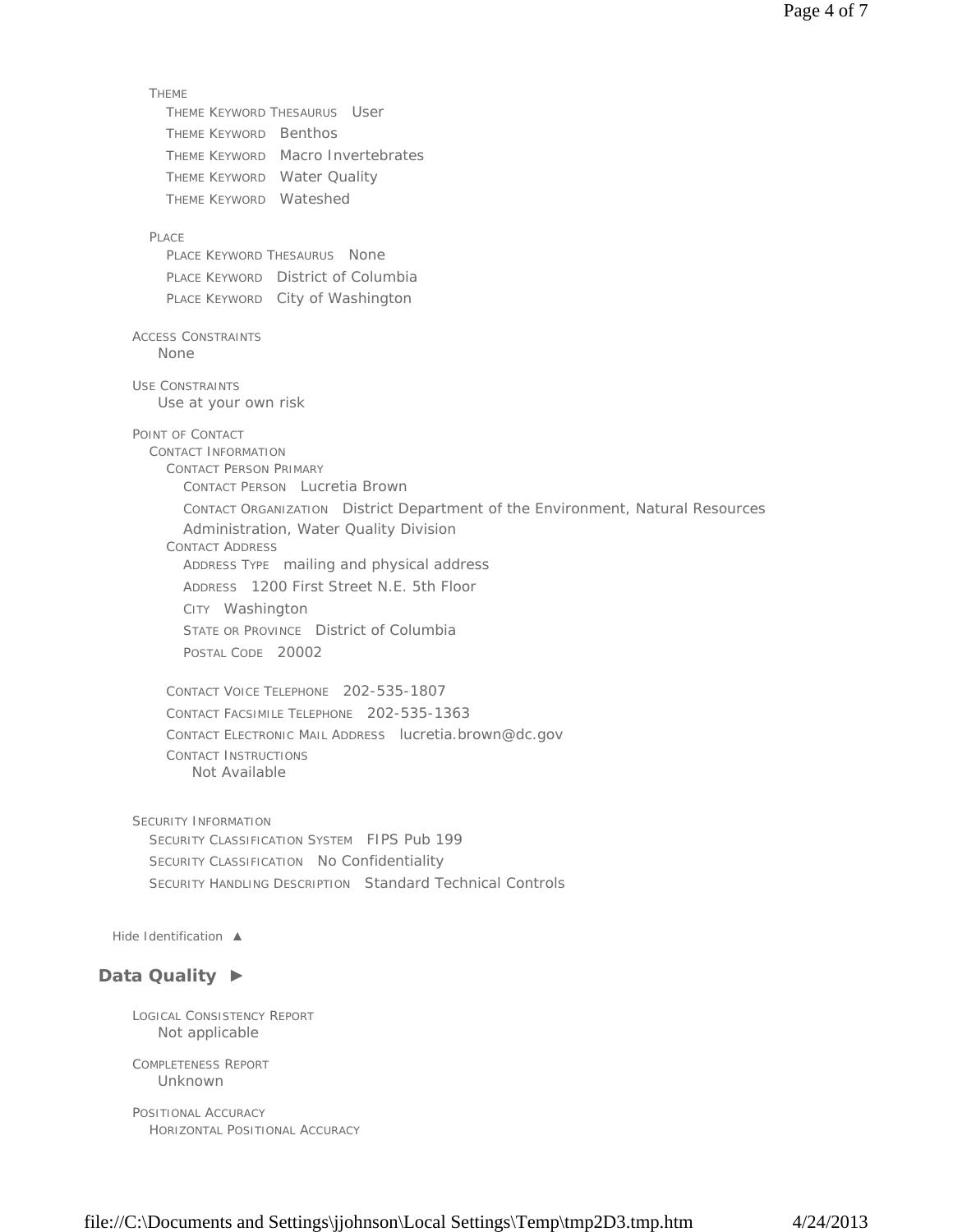HORIZONTAL POSITIONAL ACCURACY REPORT

Data were collected using methods that are accurate to within 6-25 meters (EPA National Geospatial Data Policy [NGDP] Accuracy Tier 3). For more information, please see EPA's NGDP at http://epa.gov/geospatial/policies.html

LINEAGE

PROCESS STEP PROCESS DESCRIPTION Metadata imported.

PROCESS DATE 2010-03-30

PROCESS STEP PROCESS DESCRIPTION Data was loaded into the CBPO Non-Tidal Benthic Data base.

PROCESS DATE 2011-12-31

*Hide Data Quality ▲*

## **Spatial Reference ►**

HORIZONTAL COORDINATE SYSTEM DEFINITION **GEOGRAPHIC** LATITUDE RESOLUTION 0.000001 LONGITUDE RESOLUTION 0.000001 GEOGRAPHIC COORDINATE UNITS Decimal degrees

GEODETIC MODEL HORIZONTAL DATUM NAME North American Datum of 1983 ELLIPSOID NAME Geodetic Reference System 1980 SEMI-MAJOR AXIS 6378137.000000 DENOMINATOR OF FLATTENING RATIO 298.257222

*Hide Spatial Reference ▲*

## **Distribution Information ►**

DISTRIBUTOR CONTACT INFORMATION CONTACT PERSON PRIMARY CONTACT PERSON Lucretia Brown CONTACT ORGANIZATION Department of the Environment, Natural Resources Administration, Water Quality Division CONTACT ADDRESS ADDRESS TYPE mailing and physical address ADDRESS 1200 First Street N. E. 5th Floor CITY Washington STATE OR PROVINCE District of Columbia POSTAL CODE 20002 CONTACT VOICE TELEPHONE 202-535-1807 CONTACT FACSIMILE TELEPHONE 202-535-1363 CONTACT ELECTRONIC MAIL ADDRESS lucretia.brown@dc.gov CONTACT INSTRUCTIONS unavailavle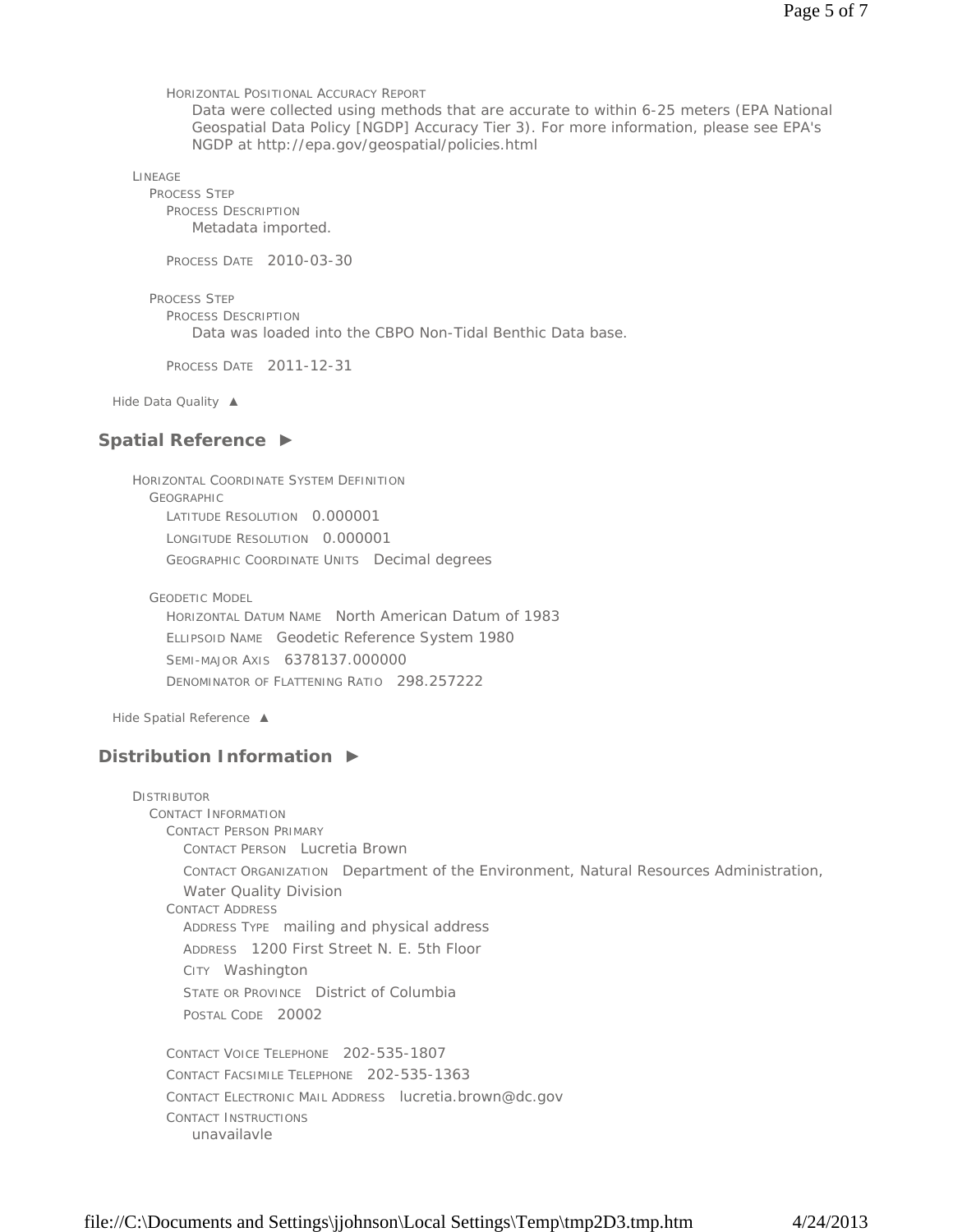RESOURCE DESCRIPTION Downloadable Data

DISTRIBUTION LIABILITY

I, the data requestor, agree to acknowledge the Chesapeake Bay Program and any other agencies and institutions as specified by the Chesapeake Bay Program Office as data providers. I agree to credit the data originators in any publications, reports or presentations generated from this data. I also accept that, although these data have been processed successfully on a computer system at the Chesapeake Bay Program, no warranty expressed or implied is made regarding the accuracy or utility of the data on any other system or for general or scientific purposes, nor shall the act of distribution constitute any such warranty. This disclaimer applies both to individual use of the data and aggregate use with other data. It is strongly recommended that careful attention be paid to the contents of the data documentation file associated with these data. The Chesapeake Bay Program shall not be held liable for improper or incorrect use of the data described and/or contained herein.

AVAILABLE TIME PERIOD TIME PERIOD INFORMATION RANGE OF DATES/TIMES BEGINNING DATE 2003-06-19 ENDING DATE 2009-05-21

*Hide Distribution Information ▲*

### **Metadata Reference ►**

METADATA DATE 2013-04-24 METADATA FUTURE REVIEW DATE 2017-04-24 METADATA CONTACT CONTACT INFORMATION CONTACT ORGANIZATION PRIMARY CONTACT ORGANIZATION U.S. Environmental Protection Agency, Chesapeake Bay Program CONTACT PERSON Peter Tango CONTACT POSITION Monitoring Coordinator CONTACT ADDRESS ADDRESS TYPE mailing and physical address ADDRESS 410 Severn Ave, Suite 109 CITY Annapolis STATE OR PROVINCE MD POSTAL CODE 21403 CONTACT VOICE TELEPHONE 410-267-9875

CONTACT FACSIMILE TELEPHONE 410-267-5777 CONTACT ELECTRONIC MAIL ADDRESS Ptango@chesapeakebay.net CONTACT INSTRUCTIONS http://www.chesapeakebay.net

METADATA STANDARD NAME NBII Content Standard for National Biological Information Infrastructure Metadata METADATA STANDARD VERSION FGDC-STD-001-1998

METADATA SECURITY INFORMATION METADATA SECURITY CLASSIFICATION SYSTEM None METADATA SECURITY CLASSIFICATION Unclassified METADATA SECURITY HANDLING DESCRIPTION